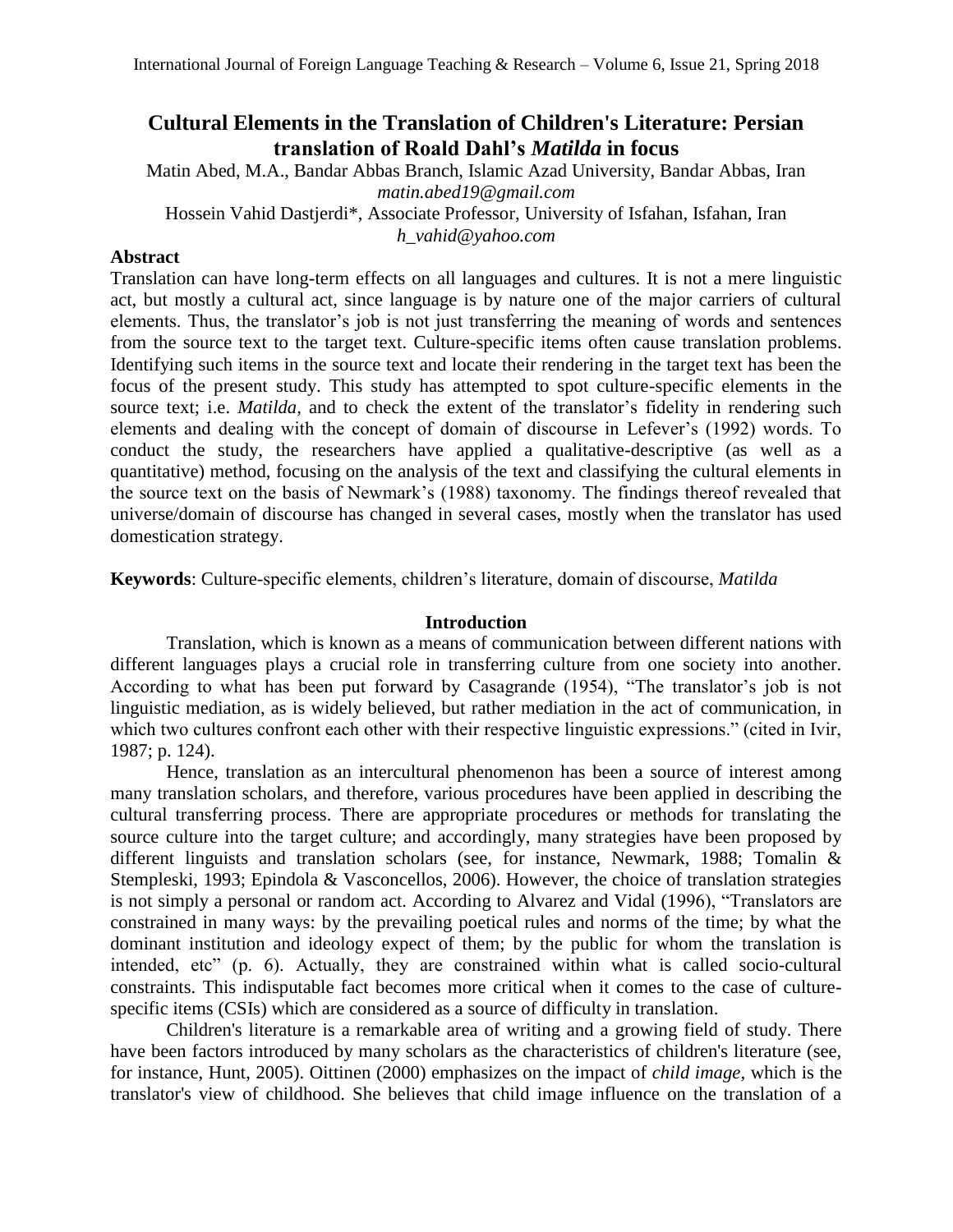translator. She continues that the translators of children's literature should reach out to the children of their own culture; they should understand the realm of childhood, the children around them and the child in themselves. Translation, therefore, plays a very important role in children's literature, since it needs to compromise the source culture with the target culture. In fact, taking into account the cultural aspects of each language, the translator needs to pay attention to cultural elements in the source and target languages. There is no doubt that the greatest difficulty in translation lies in the differences of two languages. In any language, we can find items belonging to the culture of that language. These are culture-bound items with implied semantic loads causing translation problems. Translators should, therefore, benefit from a variety of strategies to cope with the culture-specific items in both adult's and children's literature.

Based on what was mentioned above, the present study aimed to illustrate how different cultural elements provide different inclinations, either consciously or unconsciously, in terms of the translator's choice of specific strategies for translating such elements in a children's novel during the translation process. Therefore, one of Roald Dahl's novels named Matilda was investigated. The cultural elements were specified on the basis of Newmark's (1988) taxonomy, and the selected procedures of translation were examined in terms of Venuti's (1995) domestication or foreignization. It was actually intended to explore the feasible inclination being provided through translation to find out what kind of manipulation takes place in translating cultural elements children's literature. It is worth mentioning here that Roald Dahl's works are famous in the world, and *Matilda* was selected due to the availability of its translation.

Based on the problem described above, the present study sought to find answers to the following research questions:

Q1. To what extent has the Persian translator of *Matilda* been loyal in transmitting culturespecific items to the target language?

Q2. To what extent has the ST *discourse domain* changed in the Persian translation of *Matilda*  due to foreignization or domestication strategy use?

#### **Literature Review**

Before getting on the study of cultural elements in the translation for children and before applying theory to the translation of the famous *Matilda* into Persian, some important background information should be provided. In this chapter, the main related topics are presented. First, the definition of 'children's literature' and the materials about its translation are provided. Then, a brief account of translating culture-specific elements as well as the related empirical studies is presented. Finally, reference is made to the available research on the notion of universe of discourse.

### **Children's literature**

Children's Literature is perhaps the most controversial genre of writing, not simply because of its content but also because of its origin and purpose. Long ago literature consisted of legends, fables, and myths. None were originally children's literature but because of their fantastic, lesson- oriented, primitive character, these narratives were given to children over the years for enjoyment and learning. These tales included moral and cultural lessons. Attempts to create a separate genre of literature for children were thwarted and no consensus was reached regarding whether a given work is best categorized as adult or children's literature Abdelhaq (2006: 1). Many books that were originally intended for adults are now commonly thought of as works for children, such as Mark Tawin's *The Prince and The Pauper*, or *Huckleberry Finn*. The opposite has also occured, where works of fiction originally written for children are given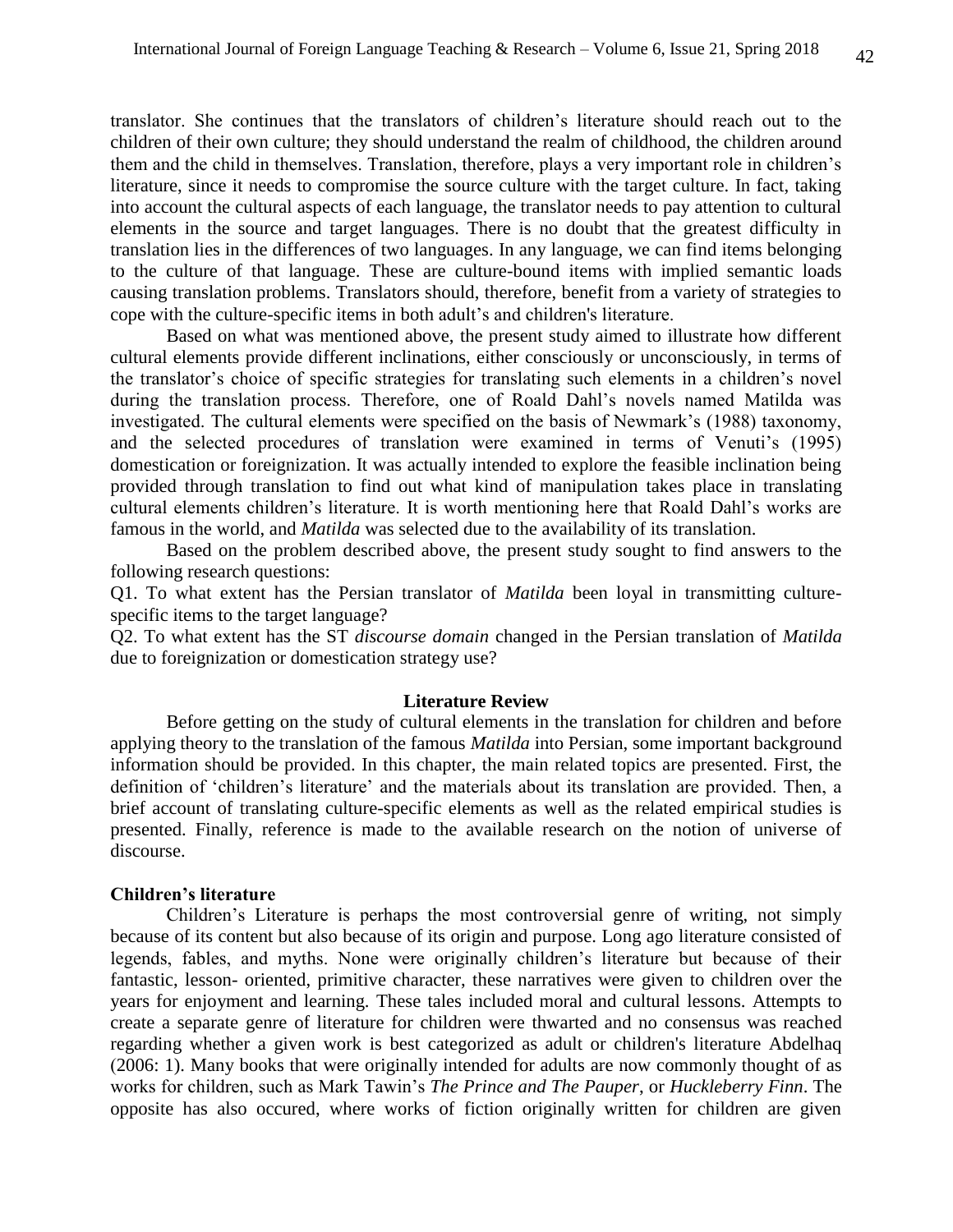recognition as adult books. In some cases, books intended for adults, such as Swift's *Gulliver's Travels* have been edited somewhat to make them more appropriate for children.

Peter Hunt, the Professor Emeritus in Children's literature who has been writing, editing and researching children's literature since the early 1980s, believes that 'one of the most interesting starting points for the study of children's literature is the term itself (Hunt, 2001, p. 2). Trying to define exactly what the term 'children's literature' refers to has always been a difficult task. As Hunt (1994: 4) points out 'children's literature seems at first sight to be a simple idea: books written for children, books read by children. But in theory and in practice it is vastly more complicated

The other problematic part of the term is 'children', as defining 'childhood' may differ among different cultures and it also changes along time. Hunt (1994) suggests that 'perhaps the most satisfactory generalization is that childhood is the period of life which the immediate culture thinks of as being free of responsibility and susceptible to education' (p. 5). This is a cultural point of view of 'childhood'.

If we are to accept these definitions of childhood, then at least we know what 'children' are within a given culture. However, a definition of 'children's literature' is yet to be provided.

One definition is provided by Knowles and Malmkjeer (1996), where children's literature is 'any narrative written or published for children' (p. 2). Within this are included the 'teen' novels aimed at the 'young adult' or 'late adolescent' reader. O'Connell (1999) describes this definition as 'a very broad, pragmatic definition which seems to dodge the very difficult issues' (p. 16). Another broad definition is offered by Townsend (1971), which he describes as 'the only practical definition of children's books today - absurd as it sounds [is] a book which appears on the children's list of a publisher' (p. 9). Oittinen (l993) provides yet another broad definition which could also be considered pragmatic. For her 'children's literature' is 'literature read silently by children and aloud to children' (p. 11), although she takes into consideration the debate on the definition of the concept of 'childhood' which she believes to be a 'social or culturalissue'.

 Other available definitions of children's literature are more on the descriptive side, where some of the main characteristics of children's books are used to define the genre. Hence McDowell's (1973) differentiated between adult literature and children's books as:

"children's books are generally shorter; they tend to favor an active rather than a passive treatment, with dialogue and incident rather than description and introspection; child protagonists are the rule; conventions are much used; the story develops within a clear-cut moral schematism which much adult fiction ignores; children's books tend to be optimistic rather than depressive; language is child-oriented; plots are of a distinctive order, probability is often disregarded; and one could go on endlessly talking of magic, and fantasy, and simplicity, and adventure" (McDowell, 1973, p. 51).

# **Translation of children's literature**

According to Shammas, (2004), 'the need for translation is a cultural necessity since it encourages the cultural exchange and extends the child's environment. Translation, thus, introduces children to cultural patterns they have never been exposed to before while preserving their own culture from undesired ideas and values. (pp. 106-107).

Bassnett (1996) stresses the need for reassessing the role of the translator by analyzing his/her intervention in the process of linguistic transfer, when she argues that 'once considered a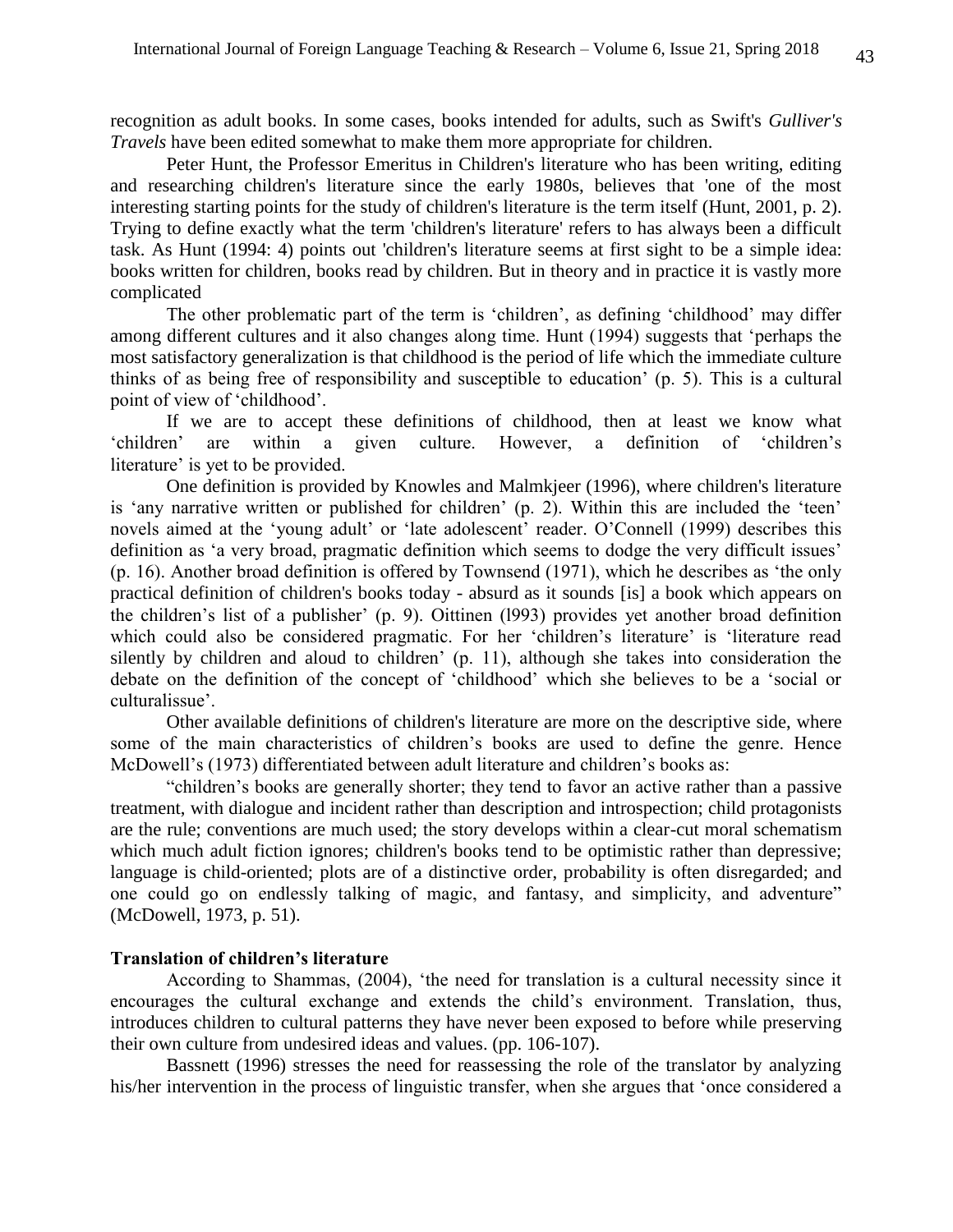subservient, transparent filter through which a text could and should pass without adulteration, the translation can now be seen as a process in which intervention is crucial' (p. 22).

According to Lathey (2006), translating for children is quite different from translating for adults in two aspects: 1) the social status of children and their development and 2) the status of their literature which in turn characterize whatever written for them. She strongly believes that the 'unequal relationship' between the adult as a writer and the child reader does govern the way of writing and even translating for children since adults dictate the child's behavior (Lathey, 2006, p. 5). For her, the transportation of children's literature form one language and culture into another reflects distinct expectations and interpretations of childhood (p. 2).

#### **Translation of culture-specific items**

The concepts of culture exist in a text in form of some linguistic signs or signifiers. These signifiers are called culture-specific, culture-bound, or cultural elements, all of which refer to the same thing in translation studies. Aixela (1996, p. 54) states that cultural asymmetry between two linguistic communities is necessarily reflected in the discourse of their members. Baker (1992, p. 21) refers that these concepts may be "abstract or concrete, it may relate to a religious belief, a social custom, or even a type of food, which are called culture-specific items". The culturespecific items are the reflection of culture within the language. Therefore, it can be concluded that the culture-specific items can be defined as "elements of the text that are connected to certain concepts in the foreign culture (history, art, literature) which might be unknown to the readers of the target text" (Aixela, 1996).

Language as a means of communication and a source of power for human being is considered as a representation of culture and distinctiveness of its speakers. In other words, language reflects the interests, ideas, customs, and other cultural aspects of any specific community. The vocabulary of a unique language manifests the culturally important aspects of a group of people or a nation in a particular situation and context such as religious, social, and environmental areas (Bahameed, 2008). It is already conspicuous that every language has its own specific ways of expressing events in a way that the etymology, origin and the use of culturally loaded words, proverbs, slangs and idiomatic expressions are uniquely bound to the culture of people who speak with that language. Also, every language has its own specific norms and accepted values which are inseparable part of its culture and which are shared by the people of that society (Ostad, 2014). Therefore, as a text is deeper embedded in its culture, it becomes more difficult and arduous to be translated into a new language and culture (Newmark, 1988).

### **Empirical studies on the translation of culture-specific items**

Translation of Culture-specific items has been viewed and analyzed from different points of view. Leskovar (2003), as an example, applied the domestication vs. foreignization dichotomy to the translation style of American prose for Slovenian children. In doing so, he chose some American novels which had been translated into Slovenian language and which were still popular to them. What he found was that most translated books into Slovenian had more been domesticated rather than been foreignized which was more or less due to the explanations and introductions that the translators had added to the books in order to explain and clarify unfamiliar and nebulous cultural references. He also found out that some translators took more steps and related the themes of the source text(s) into the ones which were more familiar to the Slovenian language.

In order to analyze cultural elements in translation process, Akef and Vakili (2010) conducted a case study and qualitative research. Their case study included the Iranian well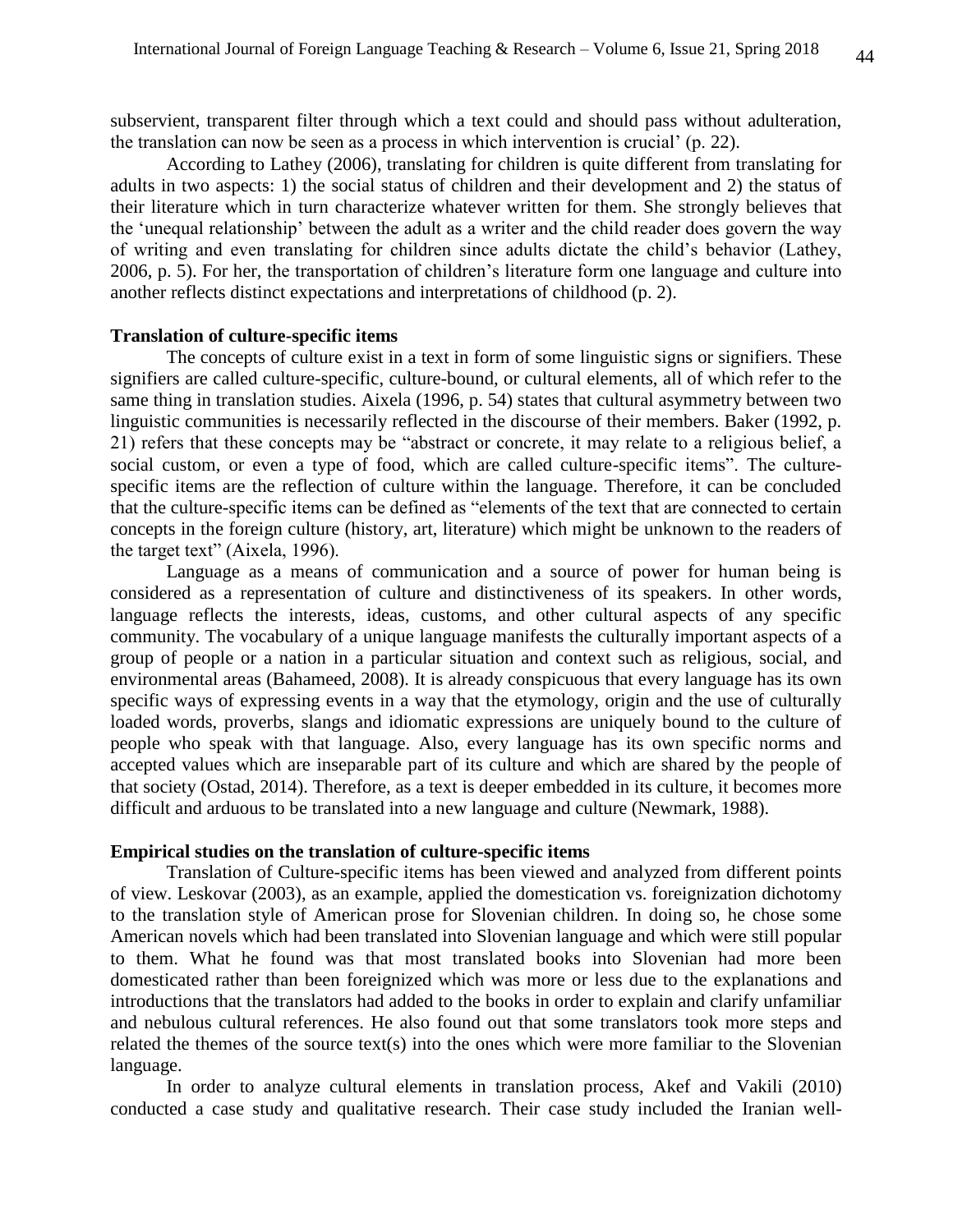known novel "Savushun". In their research, they were to identify and contrast the cultural elements in two Persian translations of Savushun into English. What they could prove and show was that while one of the translators had resorted to extra textual gloss as the main translation strategy, the other translator had used linguistic (non-cultural) translation as the mostly used strategy in translating culture-specific items.

Hariyanto (1996) expressed that translation manifests culture in two ways. First, the concept or reference of the vocabulary items is somehow specific for the given culture; and second, the concept or reference is actually general but expressed in a way specific in a source language culture. In practice, however, it is suggested that a translator should take into account the purpose of the translation in translating the culture or culturally-bound words or expressions. The translation procedures should also be considered.

According to Zojer (2011), a translator may be challenged by cultural references or culture-bound items which are tied up with a country's culture, history, society or geography. Zojer (2011) also mentions the (un)translatability of cultural elements. In her study about subtitling, she notes that there seems to be a growing tendency not to translate cultural elements in subtitles, but rather leave them as they are and expect the viewer to understand the references. Torop (2009) focused on the relationship between culture and translation as, culture operates largely through translational activity, since only by the inclusion of new texts into culture can the culture undergo innovation as well as perceive its specificity.

#### **Problems in the translation of culture-specific items**

Translators face many problems in translating cultural elements, and translation scholars suggest some methods to solve them. In fact, the translator has not only the problem of linguistic obstacles but also the problem of cultural barriers (Komissarov, 1991, pp.33-4). What is necessary for translators is that they should find an appropriate method in dealing with cultural ietms based on the text and the situation. Lacking some concepts in one of the two languages in translation process is problematic for the translator. There are some concepts in one language that are completely absent in another language. For example in Persian we have some new words which are common often among young people, like خفن /xafan/ (perfect way or thing) or ضایع /zaye'/ (very bad thing or situation; used for animate and inanimate things). Also, sometimes it is possible that the TT and ST readers have a totally different understanding of a single concept in two different languages. For example, some religious words like نماز، جهاد، حج، زکات، کافر may have close equivalents in the TT, but they cannot render the same concepts as the original. Obviously understanding these words by a reader of the ST is different from the understanding of the TT readers. Different categorizations of the concepts in languages are also problematic in the translation process. Among these concepts, divergence and convergence are two main points that should be noticed by a translator (Fawcett, 1997, p.43). Divergence occurs when a single item in the ST splits to two or more items in the TT. For example, the verb دیدن /didan/ in Persian can diverge into English 'see', 'watch', or 'look at'. In contrast, when two or more items in the ST merge into just one item in the TT, it is called convergence. For example, the Persian خاله /xale/, عمه /amme/, دایی زن /zandayee/ and عمو زن /zan amoo/ (differentiated by their relationship to father or mother) converge into English aunt. However, in English there is no such distinction.

### **Universe/domain of discourse**

Lefevere (1992) defines universe of discourse "the whole complex of concepts, ideologies, persons and objects belonging to a particular culture" (p. 35). It is also defined as the collection of objects being discussed in a specific discourse, according to the definition of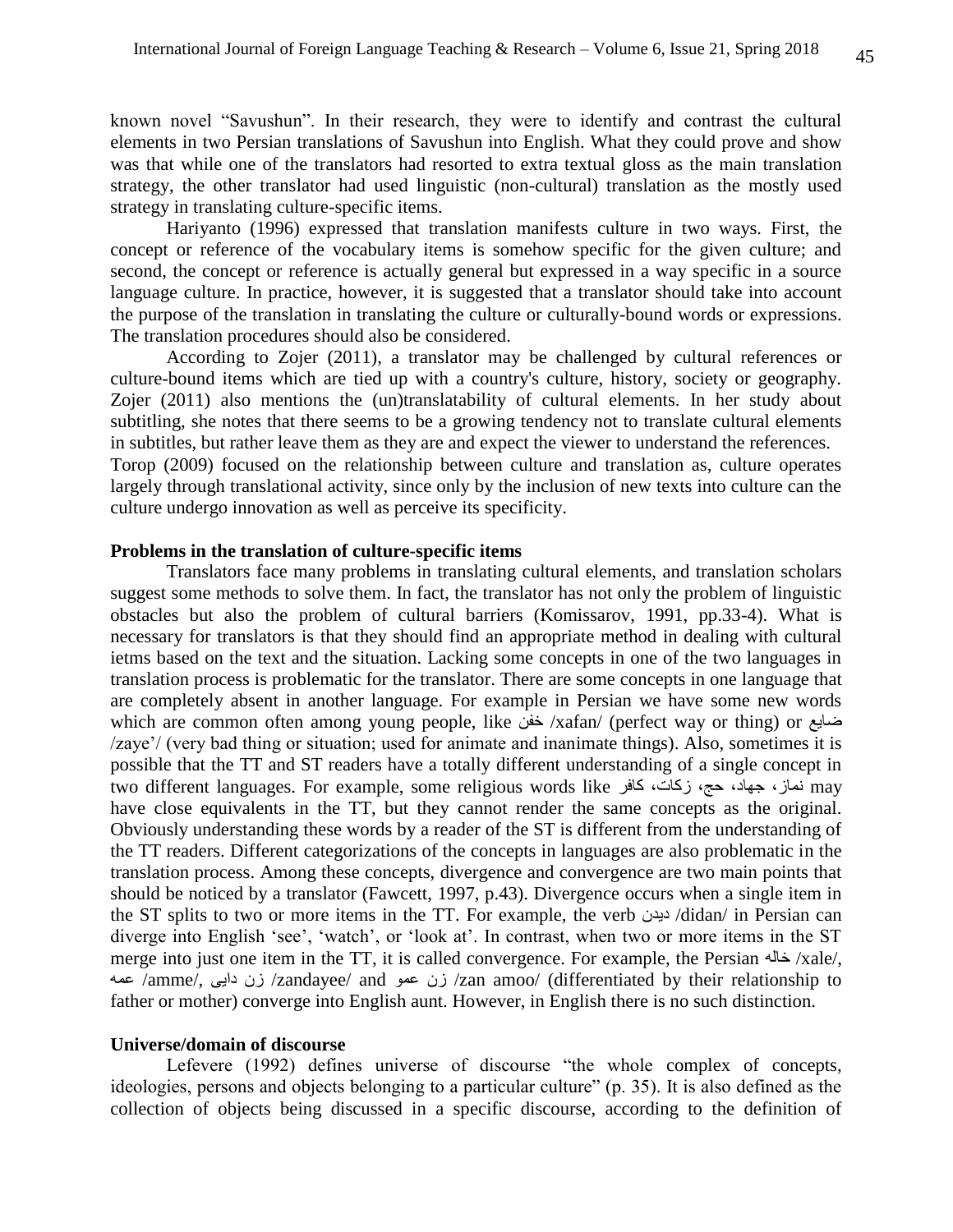American Heritage Dictionary. In translation, Lefevere (1992) believes that universe of discourse needs to be balanced in the ST and TT as acceptable to their original author and respective audience. Accordingly, translators usually manipulate the text both in the level of content and on the level of style. In other words, fidelity in translation comprises a complex network of decisions to be made by translators on the level of ideologies, poetics and universe of discourse; because of the uniqueness of each nation's cultures, customs and beliefs.

Lefevere (1992) further suggests that a translation needs to "coin new expressions," as Cicero advised, if the translations need to be really translated belonging to the original universe of discourse. In other words, because of a balanced universe of discourse, a word-for-word translation is impossible to conduct. By the same token, universe of discourse plays an important role in the treatment of texts on ideological aspects. In other words, the universe of discourse causes ideological constraints on the production of a translation, and consequently, the ideological orientation alters with the alteration of the universe of discourse during the translation.

During rewriting, translators' attitudes toward the universe of discourse is heavily influenced by the status of the original, the self-image of the culture that text is translated into, the types of texts deemed acceptable in that culture, the levels of diction deemed acceptable in it, the intended audience, and the "cultural scripts" that audience is used to or willing to accept (Lefevere, 2004, pp. 87). Therefore, a text that is central in its own culture may not occupy the same status in another culture. The self-image of the target culture is always changing; and a culture with a low self-image will welcome translation from a culture or cultures it considers superior to itself. Different attitudes towards Homer of French at different times are a case in point.

In total, there are four constraints that give rise to rewriting devised by Lefevere (1992) including patronage, ideology, poetics, and universe of discourse. However, Lefevere emphasizes that constraints are conditioning factors, not absolute. Translators definitely do not operate in a mechanistic universe in which they have no choice. Rather, they can choose to go with or against them, namely staying within the perimeters marked by the constraints, or to challenge those constraints by trying to move beyond them.

#### **Method**

#### **The corpus**

The corpus investigated in this study was the Persian translation (Alipoor, 2012) of Roald Dahl's *Matilda* (1988) which provides a large number of cultural elements for comparative text analysis.

Originally published in 1988, *Matilda* was one of the last books of Roald Dahl before his death in 1990. The main character in this story carries the name Matilda, a small child with an extraordinary intelligence. Matilda lives with her coarse parents and oblivious brother. When she is only 3, she teaches herself to read from magazines and newspapers, but her parents are completely indifferent to their only daughter. Dahl writes about Matilda's parents, "I doubt they would have noticed had she crawled into the house with broken leg" (p. 2).

By age five and a half, Matilda has read all the children's books in the library and quite a few of adult's as well. The protagonist of the story is a head teacher, Miss Truchbull, the worst kind of violent adult, and it is only through Matilda's cleverness that the school is saved from the Trunchbull's insanity. The trunchbull treatment of her students is nothing short of a child abuse, since she seems to believe that intimidation is the best way to teach students. She expresses her ideas of a perfect school as "one in which there were no children at all" (p. 54).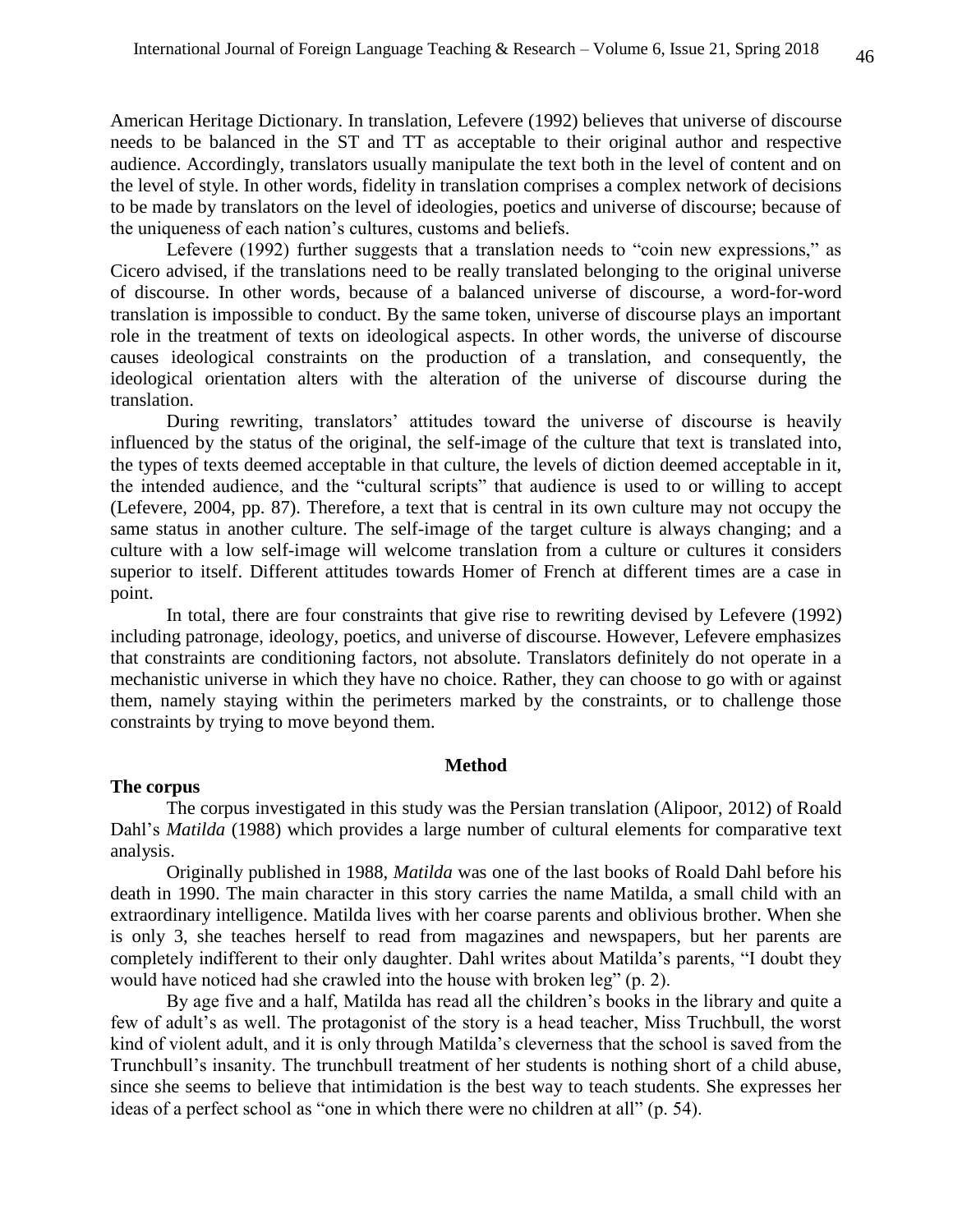Meanwhile, Matilda discovers she has a telekinetic power, a secret which she confides on to her teacher, Miss Honey. Miss Honey is poor. She tells Matilda about her past when her mom died and her mean aunt ruined up her life. In fact, Miss Honey suspects that her aunt killed his father and stole her money. She tells Matilda that her aunt is no one but Miss Trunchbull. Finally, Matilda decides to use her telekinetic power to help her teacher, Miss Honey, and takes revenge. Soon, we find out that the Trunchbull obeys Matilda's instruction, and Miss Honey moves home and starts a decent life. At the end of the story, Matilda and Miss Honey become a loving family, when Matilda's father is trying to escape to Spain, because of selling stolen cars.

This Novel has been awarded Federation of Children's book Group Award (UK 1988) and voted "Nation's Favorite Children's Book" in BBC Bookworm Poll (UK 1998). In Iran, *Matilda* is one of the best-sellers among the translated books for children. There are various translations available, but the one considered appropriate for the purposes of the present study is by Parvin Alipoor, published by Ofoq Publications.

# **Procedure and the framework of the study**

As mentioned before, this study intended to investigate the translation strategies used for cultural items, and to determine the extent of alteration in the domain of discourse as well as the ideology of the target text, which affect the little readers of the novel under study. To this purpose, the researchers closely examined the selected English corpus and located those instances in which culture-specific items were distinctively used for some ideological achievements by the author. Then, they compared the Persian translations (Alipoor, 2012) of such items in terms of foreignization and domestication within the framework of Newmark's (1988) taxonomy of culture-specific items and Venuti's (1995) paradigm of translating cultural items. Therefore, the study is by nature a qualitative, descriptive one, conducted through a text analysis approach. In the process of data collection and analysis, the researchers have tried to seek rather convincing answers to the posed research questions, through the steps stated below:

# **Data analysis procedure**

According to Newmark's (1988) taxonomy of cultural items (Table 1 below), the target text (TT) was compared and contrasted with its source text (ST) through the subsequent steps:

| <b>Category of Culture-Specific Items</b>   | <b>Example</b>                                |  |  |
|---------------------------------------------|-----------------------------------------------|--|--|
| Material culture                            | Houses and towns, clothes, foods, and         |  |  |
|                                             | transport                                     |  |  |
| Social culture                              | Leisure activities and works                  |  |  |
| Ecology                                     | Geographical and environmental concepts       |  |  |
|                                             | including flora, fauna, winds, plains and     |  |  |
|                                             | etc.                                          |  |  |
| Organizations, customs, activities concepts | Political and administrative terms, religious |  |  |
|                                             | terms, artistic tersm                         |  |  |
| Gesture and habits                          | Cock a snook at sb/sth, spitting              |  |  |

**Table 1.** *Newmark's (1988) categories of culture-specific items*

1. The first step was reading the source text, that is, *Matilda*, and its Persian translation thoroughly. The researchers, in this step, gained complete understanding of the cultural items in both texts.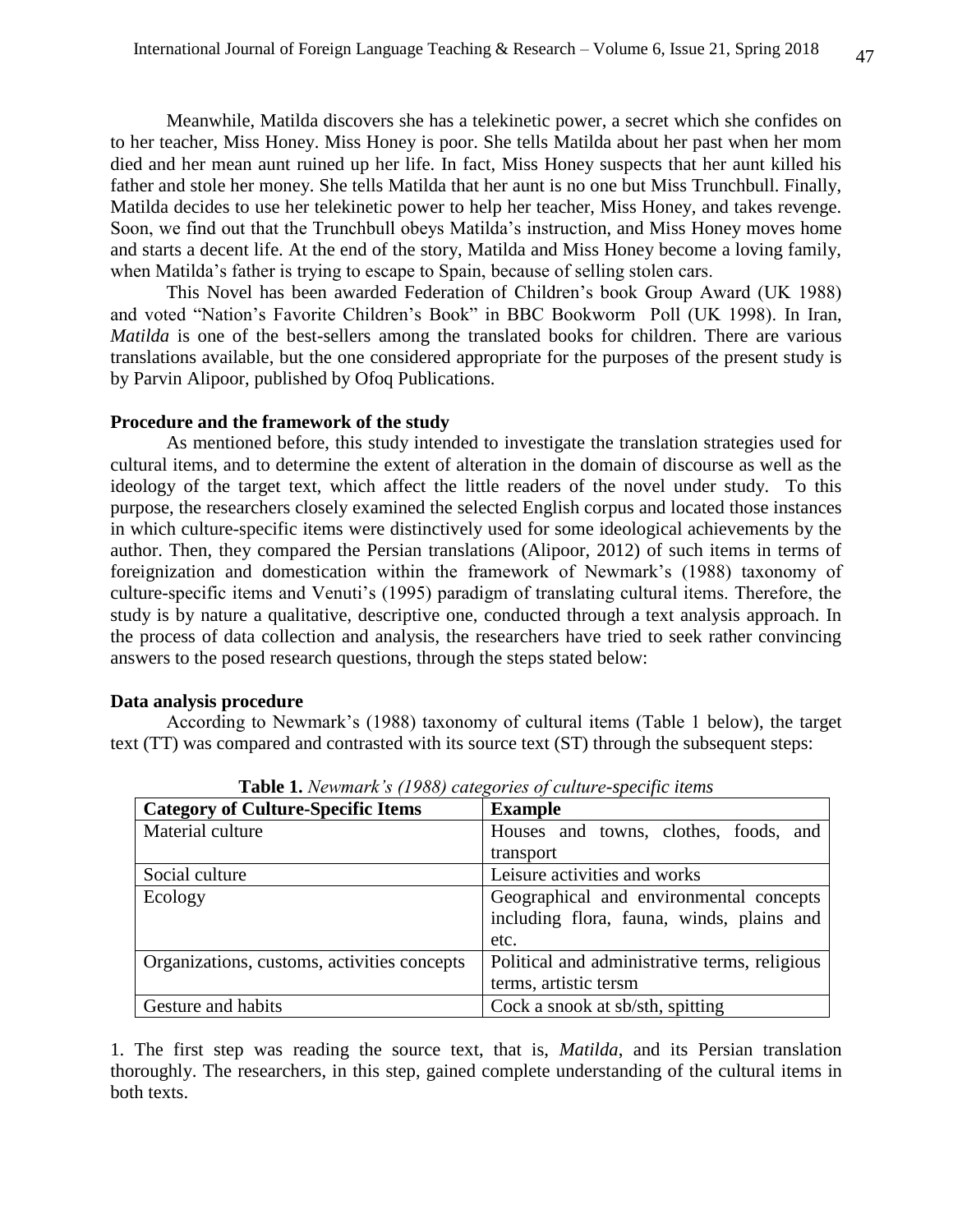2. The next step was to identify the culture-specific words, phrases and idioms existing in the corpus for analysis in later phases of the study.

3. After specifying the cultural items, they were put into each category of culture-specific items proposed by Newmark (1988), which is a valid categorization that systematizes cultural items.

4. The next step was to determine the translation strategies applied to culture-specific items, and to see if the domain of discourse has changed in the target text.

5. Drawing a conclusion was the final step in conducting the present research. The conclusion was based on the discussion of results and the findings thereof.

# **Analysis**

# **Translation strategies in rendering ecological culture-specific items**

According to Newmark (1988), ecological culture-specific items are related to environment and geographical places and animals. The ecological culture-specific items in *Matilda* and its translation was listed and investigated in the following:

1) The periodical cicada…. (p. 2)

1( زنجره ها.... )ص. 11(

Cicadas are a superfamily of insects, mostly spending their lives in trees, feeding on sap, and singing at night to avoid predators. The periodic cicadas spend most of their lives as underground nymphs, emerging only after 13 or 17 years. The Persian translation retains the exact meaning of the English word, which conveys the same sense to the reader. Therefore, at the first glance, it can be said that the domain of discourse has not been changed during the translation. But the word "periodical" is omitted in the translation, which does not convey the exact suborder of cicada family. In other words, the translator has used a general name of the family and, thus, the translation does not convey the exact domain of discourse.

2) There was a muddy pond at the bottom of Lavender's gardern… (p. 45)

2( در انتهای باغچه خانهشان، حوض گلآلودی بود... )ص. 181( A 'pond' is a body of standing water, which is usually natural and smaller than a lake. Its translation 'حوض 'has a sense of artificial standing water which is usually made by man in the yard of buildings or homes. The translation conveys a different concept from the source text. So the domain of discourse changes in the target text.

# **Translation strategies in rendering material culture-specific items**

Newmark (1988) states that material culture-specific items are houses, towns, clothes, foods and transports. In *Matilda,* there are many of such items. Some of them are provided below to find if they were translated properly.

1) Often with a mug of hot chocolate beside her… (p. 6)

1( اغلب در حالی که یک لیوان شیر کاکائوی داغ بغل دستش بود... )ص. 21( Hot chocolate, also known as drinking chocolate, is a heated beverage consisting of melted chocolate, and characterized by less sweetness and a thicker consistency. In the target text, instead, the translator has used the word 'شیر کاکائوی داغ<sup>,</sup> which can be explained as the chocolate milk which is heated. So, the domain of discourse has altered in the target text.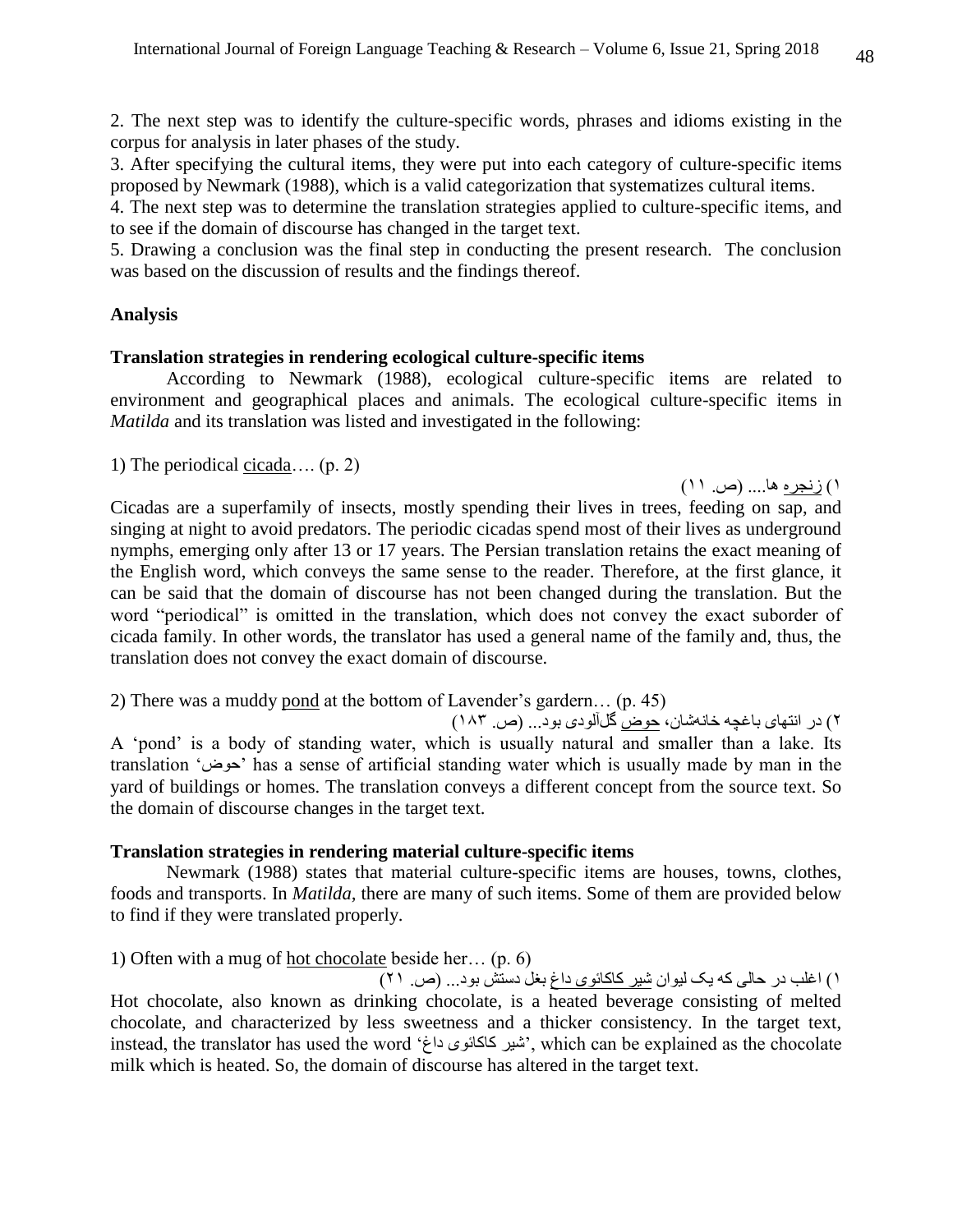2) He liked to wear jackets with large brightly-colored checks and he sported ties that were usually yellow or pale green. (p. 7)

2( دوست داشت کتهایی با چهارخانههای بزرگ و رنگهای تند بپوشد و کراواتهای زرق و برقی معموال زرد یا سبز کمرنگ بزند. )ص. 11(

The terms in the source text, 'large brightly-colored checks' and 'sported' seem to be neutrally transferred to the target language. The only problem is that the word '*sported*' is a verb which means wearing something which shows it off. In the target text, instead, an adjective and a noun have been used to convey the message of the text. Actually, in the source text there is a verb, while in the target text, the verb has been nominalized into an adjective and a noun. The second statement also is about the neutrality of lexicalization in the target text. So, the domain of discourse has not been changed in the target text.

3) "Car number three cost one hundred and eleven pounds and sold for nine hundred and ninetynine pounds and fifty pence." (p.15)

4( »اتومبیل شماره سه برایم صد و یازده پوند آب خورد، نهصد و نود و نه پوند و پنجاه پنس آبش کردم« )ص. 96(

This example is a clear instance of foreignization in translation. A foreign cultural currency has exactly been translated in the Persian culture. But, the domain of discourse has not been changed in the target text.

4) At breakfast time, Matilda sat quietly at the dinning-room table eating her cornflakes.

5( موقع صبحانه، ماتیلدا بی سر و صدا پشت میز اتاق نشیمن نشسته بود و برشتوکش را میخورد. )ص. 96( Cornflakes are a popular breakfast cereal make by toasting flakes of corn. It is usually served with cold milk and sugar. In Persian culture, cornflakes are also served for children in their breakfast which is named as 'برشتوک'. Therefore, the target text conveys exactly the same concept to its reader and, thus, the domain of discourse has not been altered because of the applied foreignization strategy.

# **Translation strategies in rendering social culture-specific items**

Social culture-specific items are words that are related to leisure activities and works. In this section, these kinds of culture-specific items were analyzed.

1) And a strange sight it was, this tiny dark-haired person … (p. 4)

1( واقعا منظره عجیبی بود! این فسقلی مو سیاه.... )ص. 21( This instance does not show a foreignizing or domesticating strategy in the translation, although it seems that the domain of discourse has got some changes in the target text. The word '*person*' means '*an individual*' which could be assigned to all types of people, regardless of the size of their body. Instead, the word 'فسقلی 'means a 'tiny person', refering mostly to children. Obviously, the domain of discourse has changed in the target text, since the source text does not convey the size of the person, while in the target text, the reader could think of a small child being mentioned.

2) Hardly the kind of a man a wife dreams about, she told herself. (p. 10)

2( و توی دلش گفت: »گمان نکنم هیچ زنی آرزو کند چنین تحفهای نصیبش شود.« ) ص. 48( Lexical choices in translation tend to manipulate the opinion of the text's recipient according to critical discourse analysis proposed by different scholars (Fairclough 1995; Van Dijk 1997; Halliday 1994). In this example, while the source text uses "kind" which means a group of individuals sharing common traits, the target text uses 'تحفه 'which is an idiomatic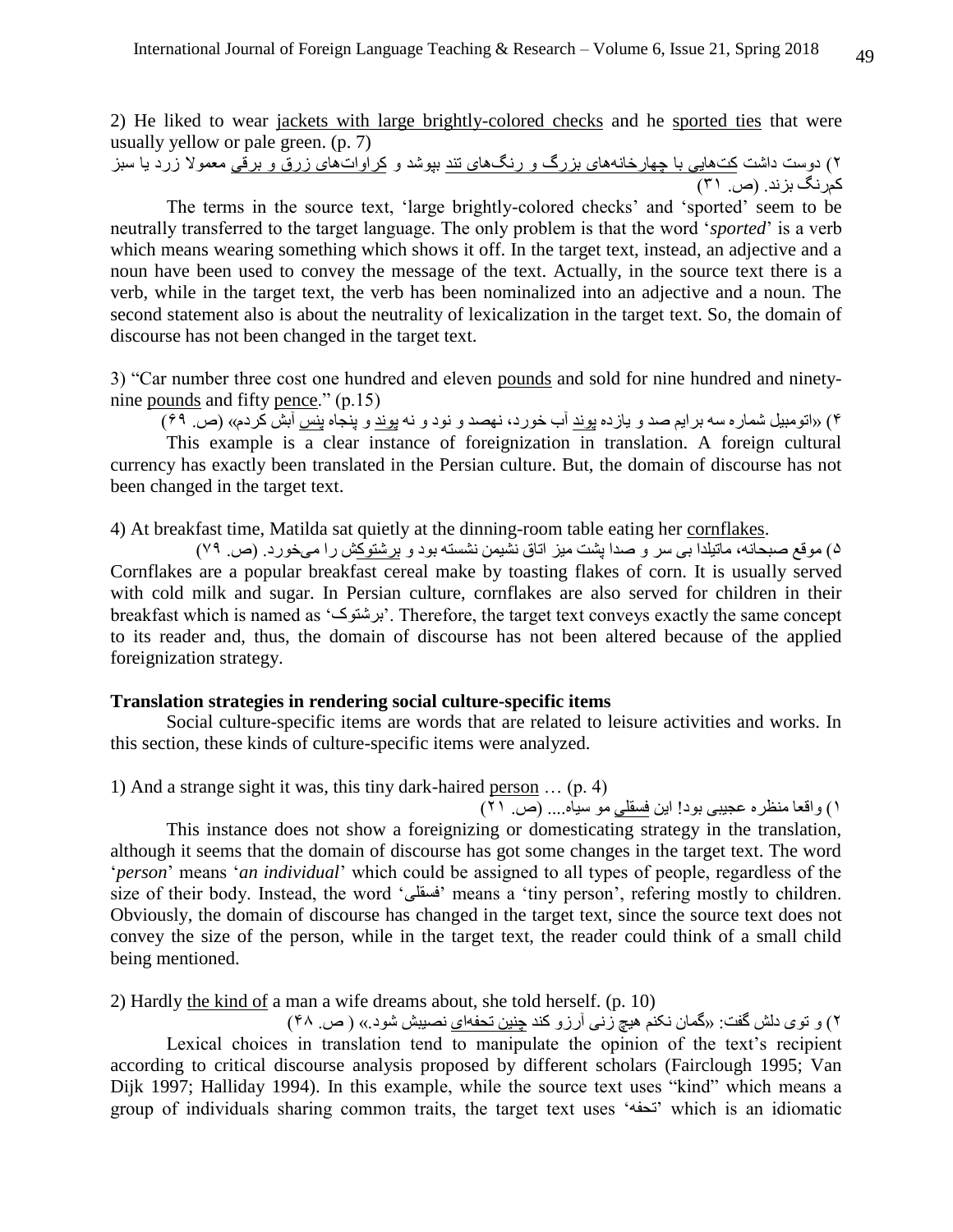expression of a rare individual, implying a fool person at the moment. So, it is obvious that the universe of discourse has changed in the target text, for it creates a different concept in the mind of the reader.

3) "Quiet right, sugar-plum," Mr. Wormwood said, casting a look of such simpering sloppiness at his wife it would have made a cat sick. (p. 33)

۳) آقای ورم وود با چشمکی عاشقانه و ابلهانه که حال بیننده را به هم میزد، گفت: «حق با توست، شاخ نباتم!» (ص. ۱۳۳- $(159)$ 

In this instance, domestication strategy has been used. According to Venuti (1995), domestication is the translation of source text for a target culture [which] depends on the dominant target culture value. The source text 'sugar-plum' is translated into 'شاخ نبات', with specific culture value. The word in the target text refers to a piece of dragée or hard candy which has small size and spherical or oval shape. Its translation in the target text refers to a candy made of hardened sugar, with homogenous and repeated solid forms of crystals, and their shape are also like a pine branch. So, it is obvious that a different concept would be formed in the mind of the reader. In other words, the domain/universe of discourse has altered in the target language because of domestication.

4) "My mother goes to Aylesbury every afternoon to play bingo,"

4( »مامانم هر روز بعدازظهر به آیلزبری میرود که دبلنا بازی کند« In the Unites States, Bingo is a game of chance in which each player matches numbers pre-printed in different arrangements on 5\*5 cards with the numbers the game host draws at random, marking the selected numbers with tiles; and when a player finds the selected numbers are arranged on their card in a row, they call out "bingo!" to alert all the participants to a winning card. In Persian culture, also, the game is called "دبلنا", which is mostly played with more than two players, but instead of "Bingo", it is called out "دبلنا". Actually, the translator has used a foreignization strategy and, therefore, the domain of discourse has not been changed.

# **Translation strategies in rendering organizations, customs, activities, concepts**

As Newmark (1988) states this category consists of political and administrative terms, religious terms and artistic terms.

## 1) "And do you usually put your lunch on the front of your shirt, Nigel?"

1( "و جنابعالی معموال غذایت را روی پیراهنت میریزی، نایجل؟" In this instance, there is no domestication or foreignization strategy used, but there lies an important notion which is to convey a different concept to the mind of reader in target text. In fact, the source text uses '*you*' which is a pronoun, which has a neutral sense, used to refer to the one who has been addressed, while in the target text the expression is used in such cases to scorn the addressee. So, the domain/universe of discourse has altered in the target text. In other words, the target text implies the concept of scorning someone, while the source text seems neutral.

2) Go and get yourself a pad and a pencil and let's see how clever you are. (p. 15)

2( حاال برو، یک مداد و دفتر بیاور تا ببینم چند مرده حالجی! )ص. 98(

Here, also, both source and target texts aim to convey a similar message to their readers, although the translator benefits from idiomatic expressions to reinforce her statement. In other words, the source text message of 'how clever you are' would be an expression for estimating the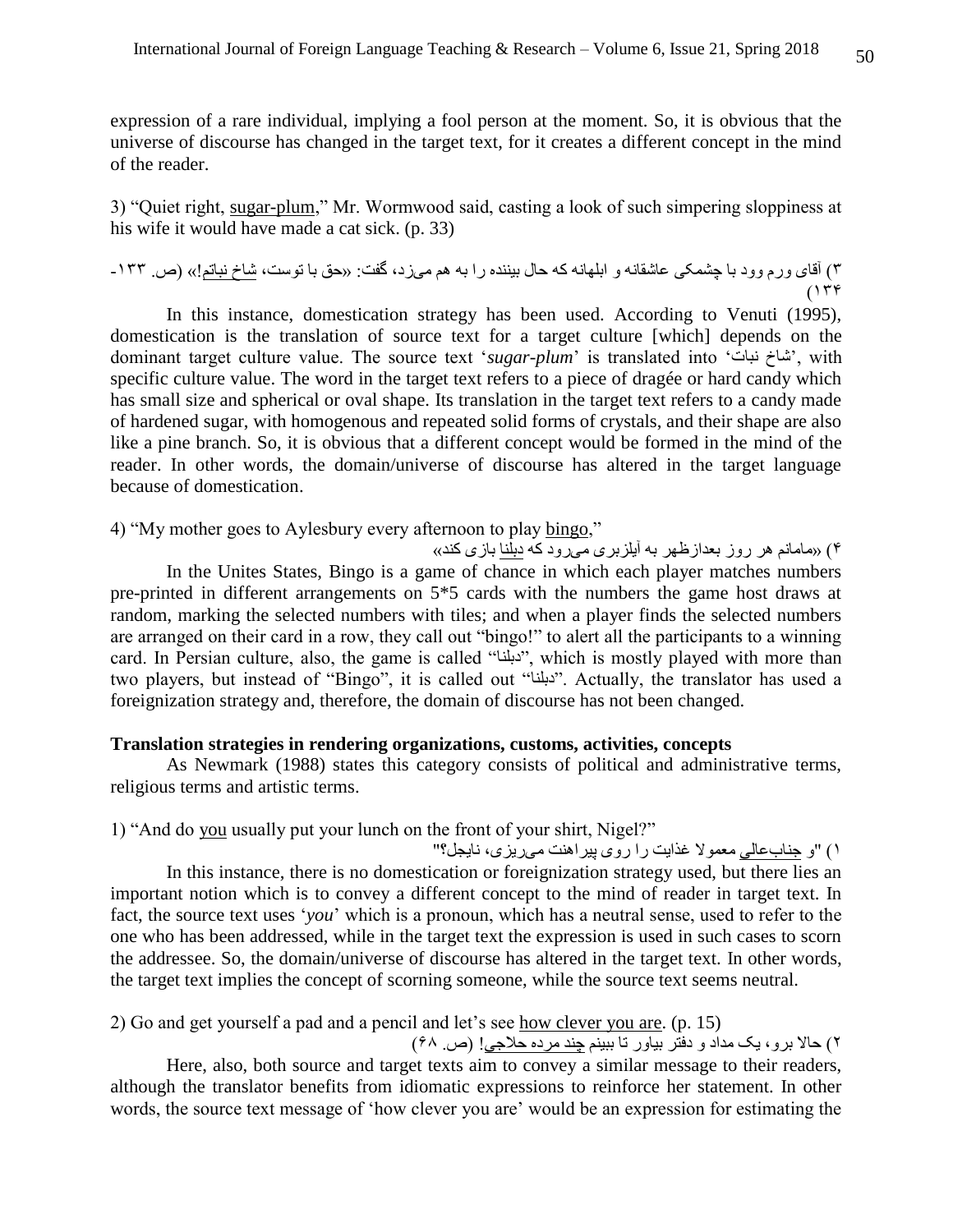extent of intelligence, while the target text conveys a sense of estimating the extent of being skilled. Therefore, the universe of discourse has changed because of domesticating an expression into an idiomatic target culture expression.

# 3) "I hope the rest of you are listening to this" (p. 23)

1( »انشاهللا که همهتان گوش میدهید.« )ص. 68( Similar to the above example, the translator chooses the word "انشاالله" to transfer similar effect to the target text receiver. However, the Persian equivalence, "انشاهللا", carries a religious potential, meaning, "if God wills"; which does not create a similar domain in the mind of the reader. In other words, the domain of discourse is different in the source text and target text because of domesticating a religious concept.

4) "oh dear" Matilda said. "I am not really sure." (p. 23)

5( ماتیلدا گفت: »وای، خدا. واقعا مطمئن نیستم.« )ص. 66( According to Brown (1996), 'oh dear' is used to express shook, dismay, disappointment, sympathy and so on. In the target text, the translator has used 'God' instead of 'dear', which has a religious concept and, therefore, has domesticated the expression. Thus, the universe or domain of discourse has shifted.

### **Translation strategies in rendering gestures and habits**

As Newmark (1988) remarks, gesture and habit culture-specific items are words like cook and spitting. Here, some examples of such culture-specific items in the source text, *Matilda* and its Persian translation are presented and analyzed:

1) Mrs. Wormwood sat munching her meal with her eyes glued to the American soap-opera on the screen. (p. 8)

1( خانم ورم وود همانطور که به صفحه تلویزیون چشم دوخته بود و یک سریال بازاری آمریکایی را تماشا میکرد، ملچ- ملوچکنان شامش را هم خورد. )ص. 19(

Munching as a culture-specific item means to eat food audibly, which implies a sense of pleasure. Similar to the source text, the word 'ملوچ ملچ 'is the sound of eating, which is in most cases with pleasure. So, the translator has chosen a denotatively very close equivalent for the original, which also carries the same value in the target culture and thus, the domain of discourse has not changed.

2) The father glanced up sharply. (p. 8)

2( پدر به او چشم غره رفت... )ص. 18(

'Glance up' means to direct eyes at someone or something for a short time, which in the source text it is followed by an adverb 'sharply', while in the target text, 'رفتن غره چشم 'means to direct eyes sharply at someone for more than a second, and it is not a brief eye contact. So, each of the words in the source and target texts has a specific implication for their readers. In other words, the universe of discourse has changed in the target text due to mistranslation.

# 3) Mr. Wormwood jumped. "What happened to him?", he spluttered. (p. 10)

1( آقای ورم وود از جا پرید و تته پته کنان گفت: »چه بــ...بــ... بالیی سرش اومد؟« )ص. 49(

The word 'splutter' means to speak hastily or incoherently, mostly because of confusion or getting angry, while the word 'کردن پته تته 'means unsteadiness in speech, which is mostly because of a sense of horror or fear in the speaker. Comparing the meanings would reveal the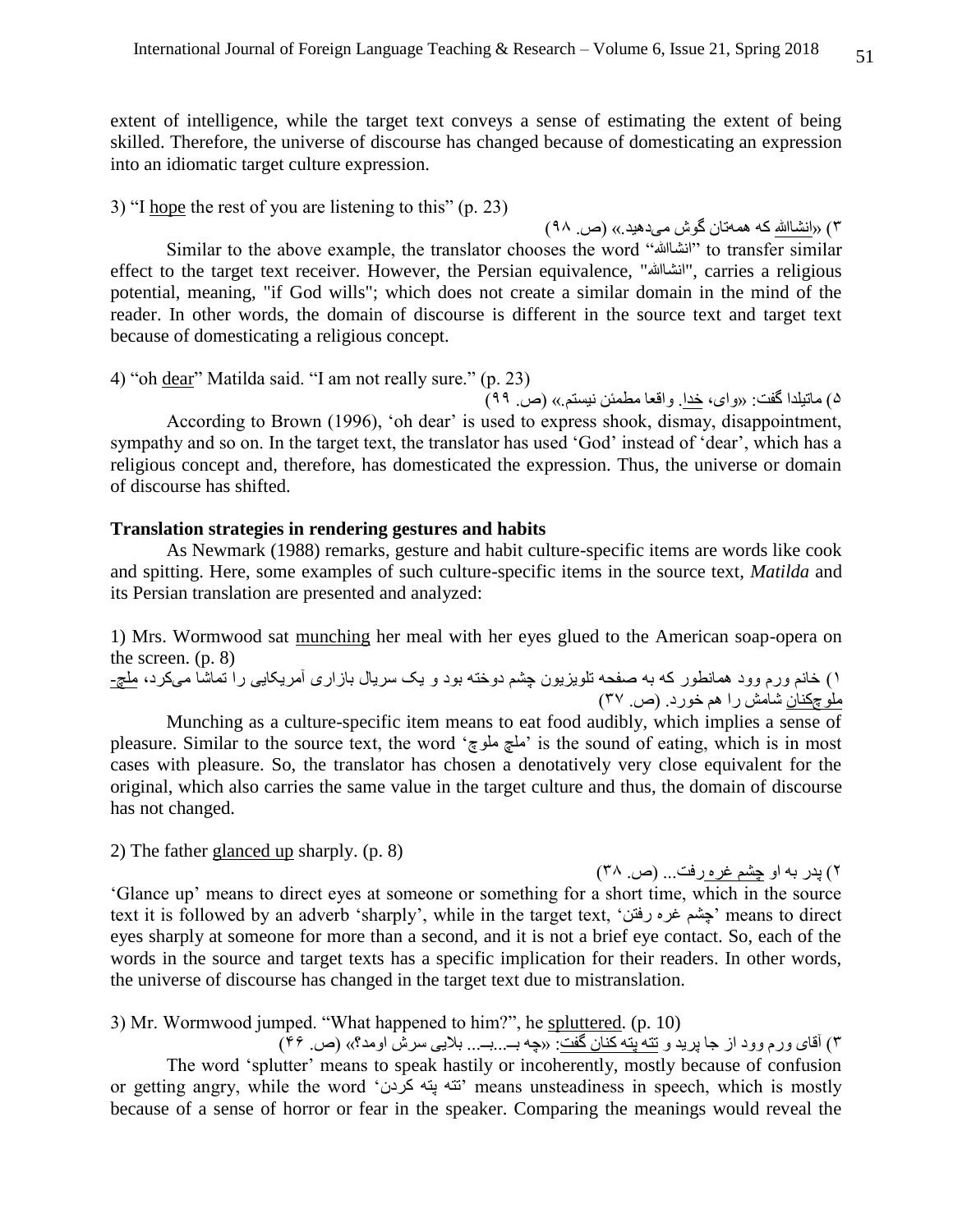difference of the domain of discourse between the source and target texts. This difference is again the result of mistranslation.

4) "Miss Trunchbull!" Matilda cried, jumping about a foot in the air. (p. 71)

4( ماتیلدا نزدیک دو وجب به هوا پرید و فریاد زد: »خانم ترانچبال!« )ص. 299(. While the source text uses 'foot' as a scale of measuring, the target text domesticates it into a more familiar word in the target culture, which is an extent from the tip of the thumb to the tip of the little finger, called 'وجب'. Therefore, the domain of discourse has altered in the target text as a result of using domestication strategy.

### **Results**

As was mentioned previously, the theoretical framework of the present study is associated with the theory put forward by Venuti (1995). According to Venuti, translation of texts from one culture into another usually requires a choice between two translation procedures; namely, domestication and foreignisation (cited in Munday, 2001). Therefore, to account for the translator's possibly-applied strategies in the body of the novel, *Matilda*, the translations of 149 instances of culture-specific items were extracted and analyzed. Table 2 below shows the obtained results in terms of frequency and percentage.

|                      | <b>Frequency</b> | Percentage |
|----------------------|------------------|------------|
| <b>Domestication</b> | 64               | 42.95 %    |
| Foreignization       | 36               | 24.16%     |
| <b>Neutral</b>       | 49               | 32.88%     |
| <b>Total</b>         | 149              | 100%       |

**Table 2.** *Frequency and percentage of strategy use*

Table 2 shows that 42.95 percent of the culture-specific items extracted from the corpus were mostly domesticated. It also shows the translator's orientation towards the translation of cultural elements in the process of translating children's literature. In fact, there were words for which the translator did not use any of the two strategies, i.e. domestication or foreignization. It means that she has used a neutral translation strategy. It would be worth mentioning that the percentage of the applied strategies is not exactly 100 based on the analyzed data, for a 0.01 tolerance consideration. In the following figure, the number of different strategies is shown: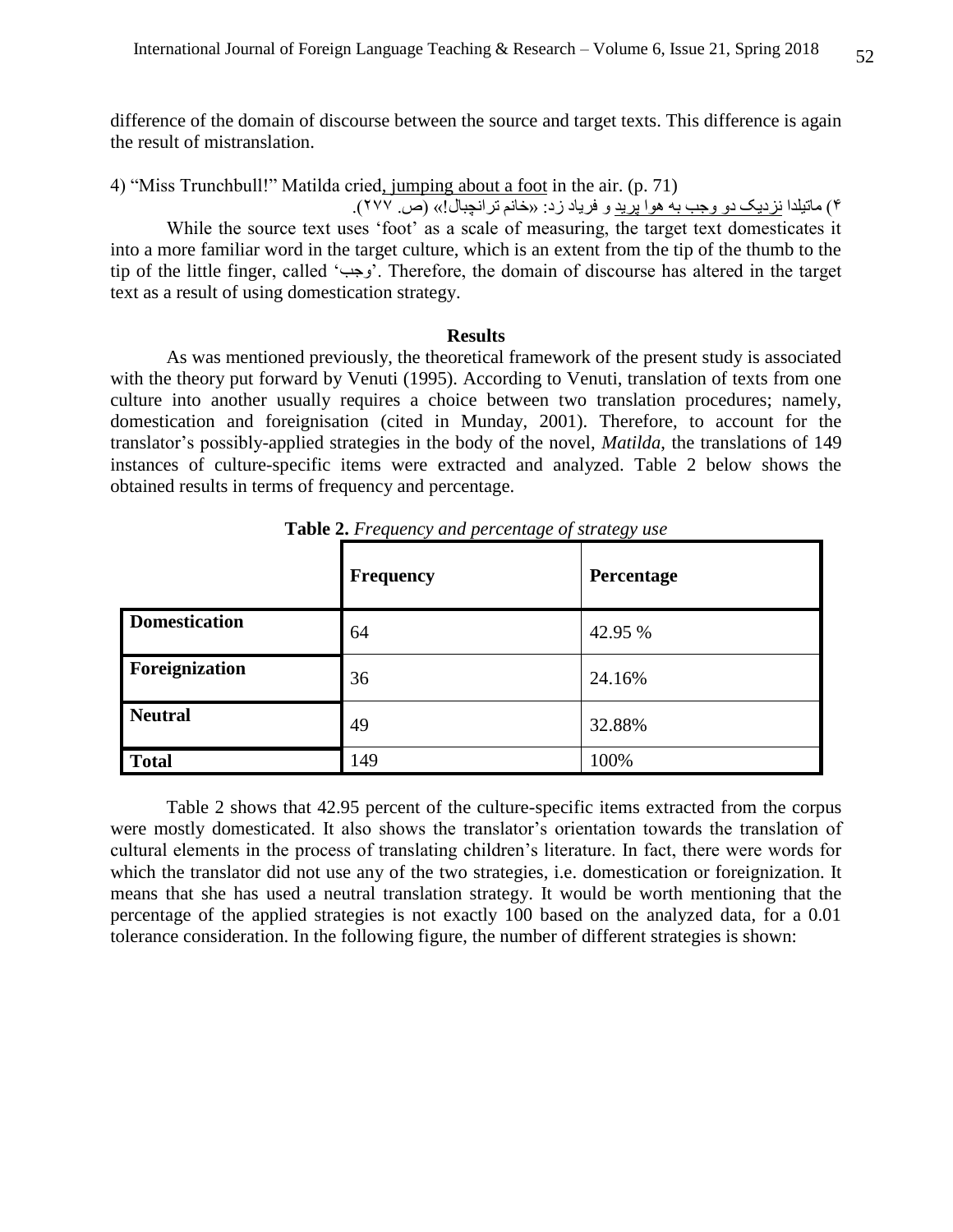

**Figure:** *Frequency and percentage of strategy use*

As stated, the culture-specific items specified in the novel were 149, which mostly fell under material, gesture, organization, custom, activity, and concept categories, respectively. In table 3 below, the distribution of the cultural elements in the novel is provided in terms of frequency and percentage according to Newmark's categorization.

|                              | <b>Frequency</b> | <b>Percentage</b> |
|------------------------------|------------------|-------------------|
| <b>Material CSI</b>          | 46               | 30.87%            |
| <b>Social CSI</b>            | 18               | 12.08%            |
| <b>Economic SCI</b>          | 15               | 10.06%            |
| Organizations, etc., CSI     | 32               | 21.47%            |
| <b>Gesture and habit CSI</b> | 38               | 25.52%            |
| <b>Total</b>                 | 149              | 100%              |

**Table 3.** *Frequency and percentage of CSI use*

The above results obtained from the analysis of the data will be discussed in detail in the following section to answer the posed research questions.

#### **Discussion**

In this section, the answers to the research questions are to be released and discussed, based on the obtained results. In accordance with the instances of texts examined above, the researchers' strong belief is that, at a general glance, as far as the first research question is concerned, the translator has been fairly loyal in rendering Roald Dahl's *Matilda* into Persian,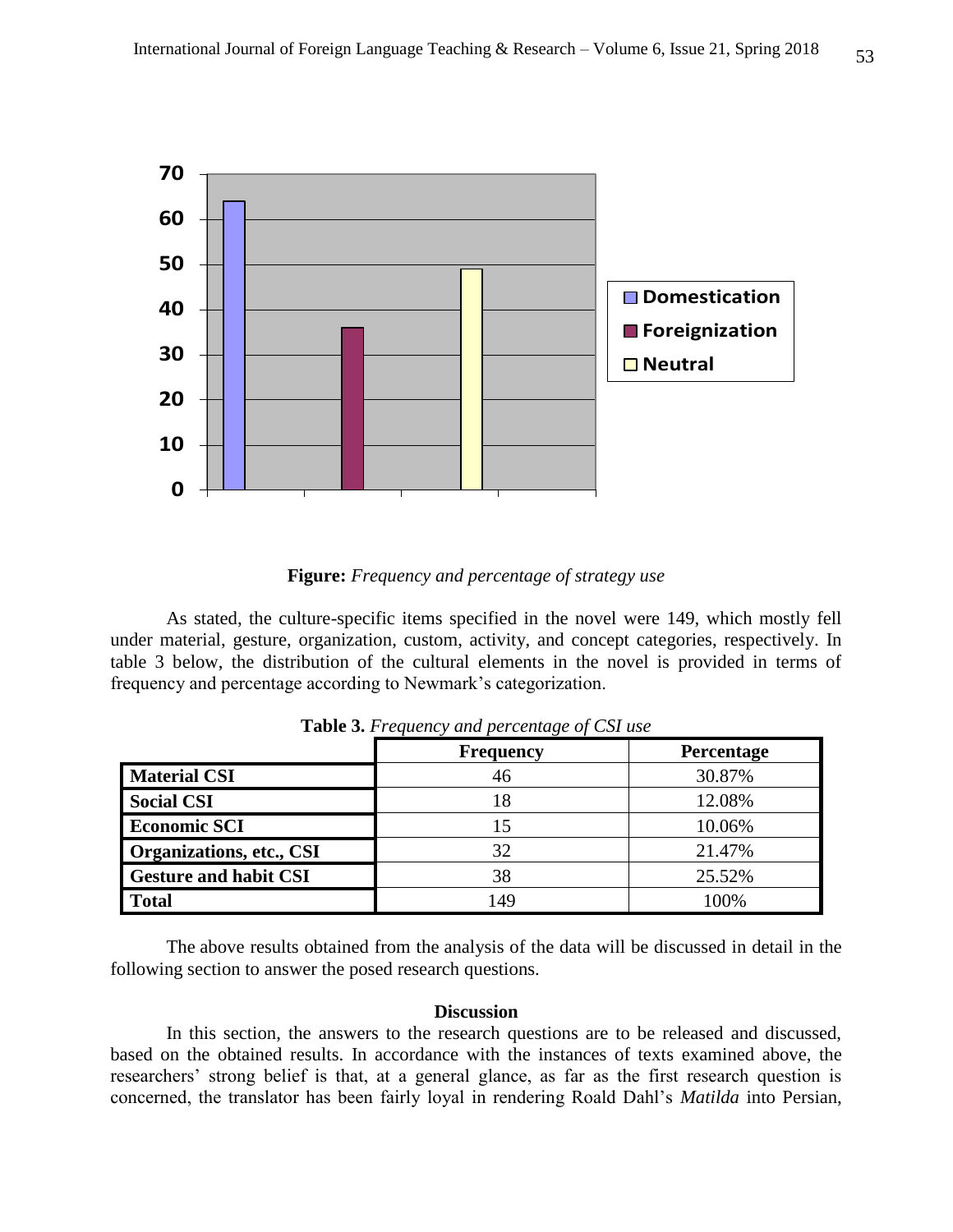although there exist some rare mismatches between the ST and the TT due to some likely misunderstandings of the source text, source culture, or because of some dissimilarities between linguistic features in the two languages involved. All in all, the translator has done a great job in translating *Matilda,* trying her best to be loyal, as much as possible, to the content of the original text, specifically as related to culture-specific items.

As to the conveyance of some cultural elements, the main point is related to some discrepancies between different types of words for each single concept in the TT. Actually, the translator has benefited from certain words to produce the same effect or tone in the children's mind. Generally, the translator has been confronted with an inescapable situation in translating *Matilda,* which has made her employ different strategies to communicate a similar message to the target audience.

In connection to the second research question, the results reveal that the domain of discourse has changed in many instances as a result of domestication of cultural elements of the ST in TT. In fact, the domain of discourse, and, as a result, the ideology conveyed by the two texts, has turned out to be different due to the application of either foreignization or domestication strategies.

It is to be noted finally that based on the analysis of the source and target texts and the instances mentioned above, and also based on the quantitative measurement done, the dominant strategy in translating culture-specific items in this study was Venuti's domestication. Actually, 42.95 percent of mentioned culture-specific items extracted from the corpus were mostly domesticated (Table 2). Also, since domestication alters the domain of discourse, it can be said that the domain of discourse has changed a lot.

### **Concluding remarks**

In the light of what was mentioned about the challenging nature of translating cultural items, the findings of the present study indicate that the translator of *Matilda* has been fairly faithful in her translation. To put it in a nutshell, despite some minor discrepancies between the ST and the TT, specifically with respect to some instances related to the shift of the domain of discourse or ideological orientations of the source text, all in all, she has tried greatly to observe utmost fidelity, especially in relaying culture-specific items in the original novel.

The results of this study provide translation students with a chance to learn how the translation of cultural items can influence the conveyance of message in translation, and how erroneous translation can change the universe of the discourse provided in children's literary texts. In short, since trainee translators often pay little attention to the meanings related to the cultural/social aspects of the texts, the findings of this study can show them the importance of the translators' critical language awareness about the deep layers and the profound meanings of literary texts, using Venuti's (1995) dichotomy of foreignization/domestication strategies which familiarizes them with various dimensions of texts and context by uncovering significant social and ideological imports.

#### **References**

Abdelhaq, S.M.A., (2006). "Ideology in Translating Children's Literature into Arabic". Unpublished master thesis in American University of Sharjah. Retrieved online on May 16, 2015, from: [https://dspace.aus.edu/xmlui/handle/11073/38.](https://dspace.aus.edu/xmlui/handle/11073/38)

Aixela, J. (1996). *Culture-specific items in translation.* Clevedon- Philadelphia-Adelaide: Multilingual Matters.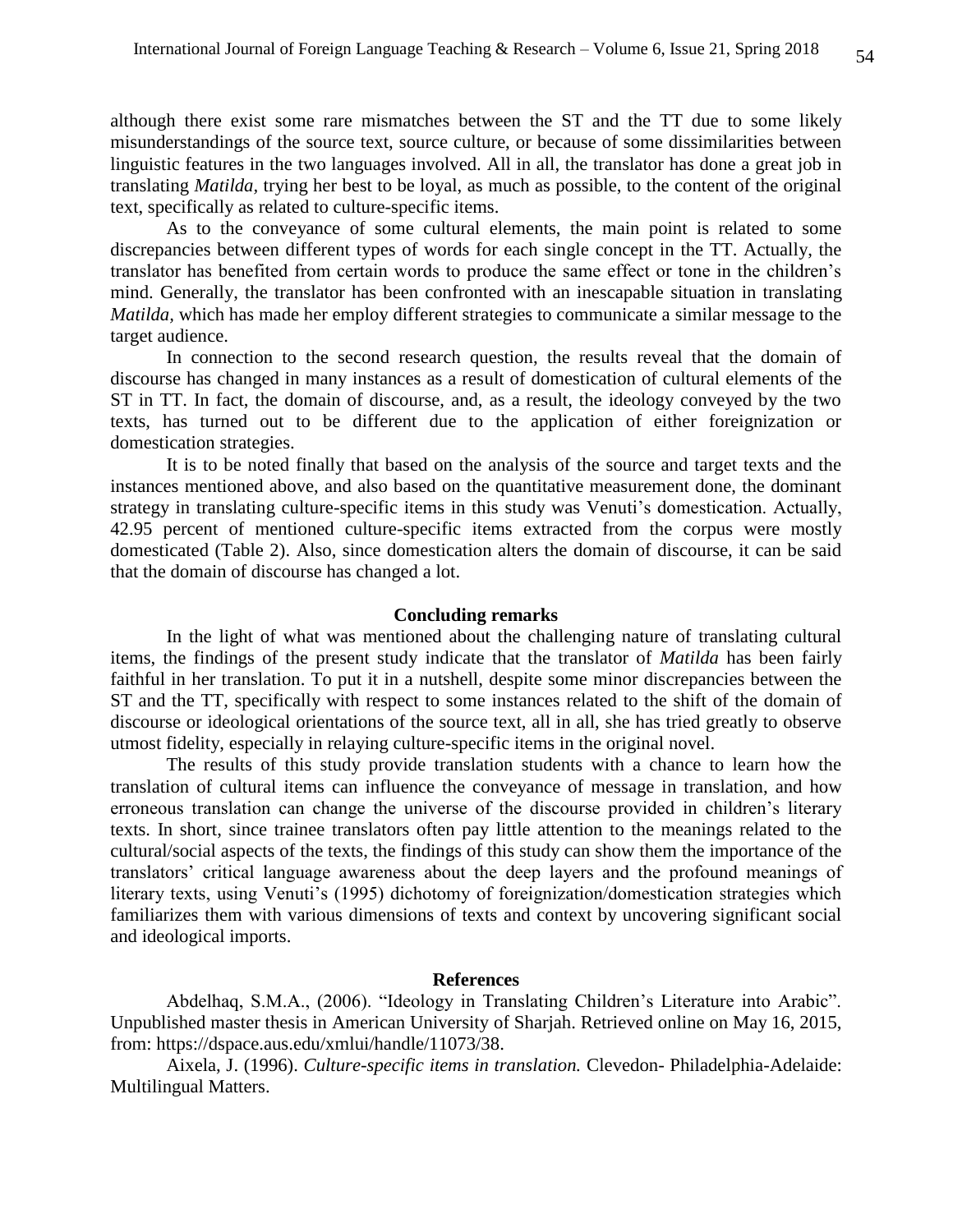Akef, K., & Vakili, T., (2010). "A Comparative Analysis of Culture Specific Items in Two English Translations of Savushun" *Journal of English Language Studies.* 1(4). 157-168.

Alvarez, R,. & Vidal, M. (1996). *Translation, Power, Subversion*. Clevedon, Buffalo, Toronto: Multilingual Matters.

Bahameed, A., (2008). "Hindrances in Arabic-English Intercultural Translation". *Translation Journal.* 12(1). Retrieved on 19<sup>th</sup> May 2015 from: http://translationjournal. net/ journal/43culture.htm.

Baker, M. (1992). *In Other Words: A Coursebook on Translation*. London and New York: Routledge.

Bassnett, S. (1996). The Meek or the mighty: Reappraising the role of the translator. In R. Alvarez & M. C. A. Vidal (Eds.), *Translation, power, subversion* (pp. 10-24). Clevedon: Multilingual Matters.

Dahl , R. (1989). *Matilda*, London: Puffin.

Fawcett, P (1997). *Translation and Language*. UK: St. Jerome, Manchester.

Hariyanto, S., (1996). "Of Poetry Translation". *ELE Journal.* 2(1). 91-104.

Hunt, P. (1994). *An Introduction to Children's Literature.* Oxford and New York: Oxford University Press.

Hunt, P. (2001). *Children's Literature*. Oxford: Blackwell Publishers.

Ivir,V.(1987) "Procedures and Strategies for Translation of Culture". In: Gideon Toury (ed).*Translation Across Cultures*. New Delhi: Bahr: Publications Pvt. Ltd.

Knowles, M., & Malmkjaer, K., (1996). *Children's Fiction in the Hands of the Translators.* Lund: Bloms Boktryckeri Ab.

Komissarov, V.N (1991). "Language and Culture in Translation: Competitors or Collaborators?"in *traduction, terminologie, redaction*. vol.4.Retrieved from [http://www.](http://www/) erudit.org/revue/ttr /1991/v4/n1/037080ar.pdf

Lathey, G., (2006). *The Translation of Children's Literature: A reader.* Clevedon. Buffalo. Toronto: Multilingual Matters LTD.

Lefever, A., (1992). *Translation, History, Culture.* London: Routledge.

Lefever, A., (2004). *Translation, rewriting, and the manipulation of literary fame.* London: Routledge.

Leskovar, D. (2003). Domestication and foreignization in translating American Prose for Slovenian children. *Meta: Translators' Journal, 48*(1), 250-265.

McDowell, M., (1973). "Fiction for Children and Adults: Some Essential Differences". *Children's Literature in Education.* 4(1). 50-63. Retrieved on 29<sup>th</sup> May 2015 from: http://www.springerlink.com/content/j326h88r10283033.

Munday, J (2001). *Introducing Translation Studies: Theories and Applications*.USA and Canada: Routledge

Newmark, P. (1988). *A Textbook of Translation*. New York & London: Prentice-Hall.

Oittinen, R. (1993). *I am Me - I am Other: On the dialogics of translating for children.* Tampere: University of Tampere.

Oittinen, R. (2000). *Children's Translation*. New York: Garland Publishing.

Ostad, A. (2014). *Cultural representation of English translation of culture specific items (CSIs) in contemporary Persian literature.* Unpublished Master Thesis, Islamic Azad University; Science& Research Branch, Tehran, Iran.

Torop, P., (2009). "Social aspects of translation history or forced translation". *Kielen ja kulttuurin saloja,* 239–248.